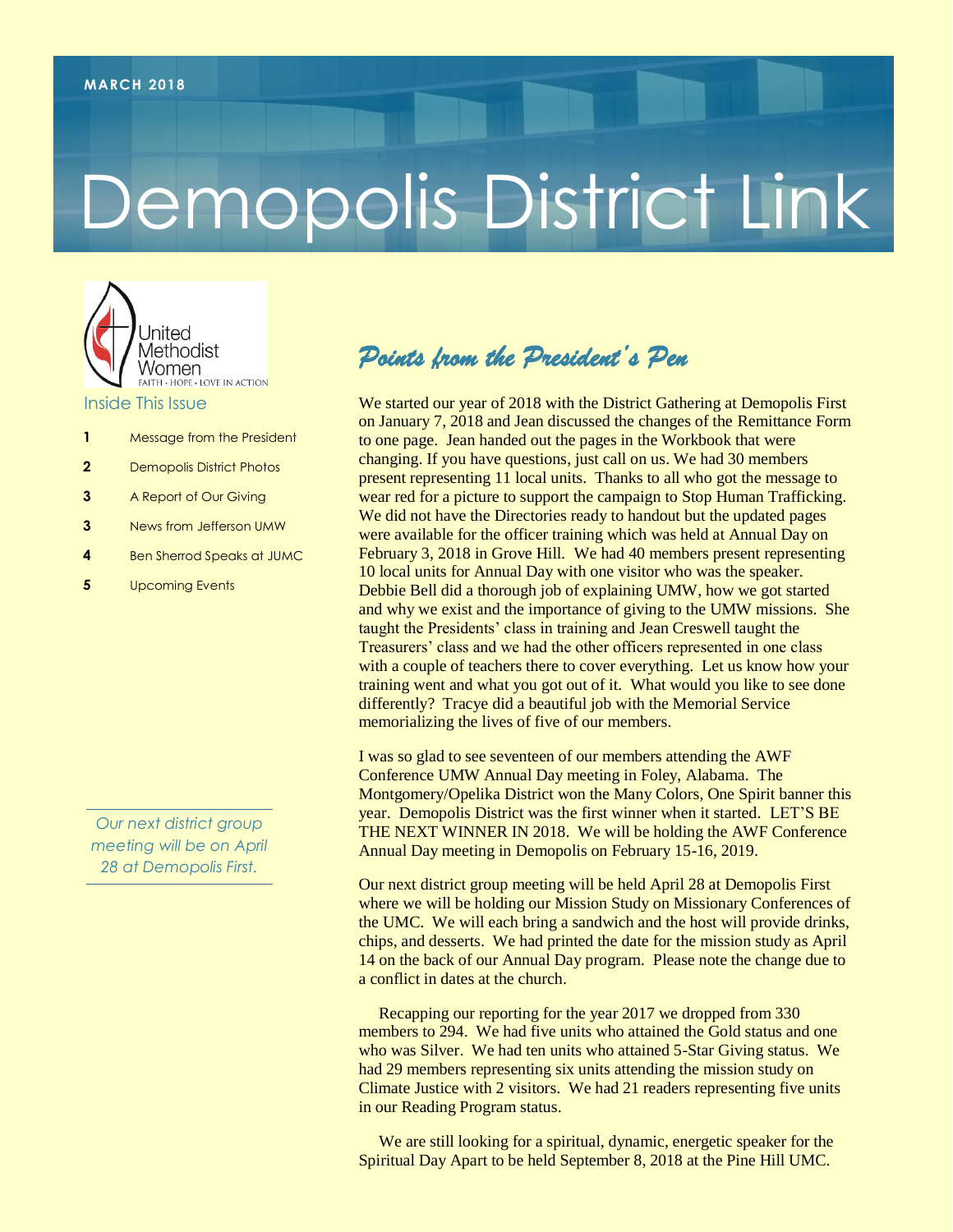#### **PAGE 2 DEMOPOLIS DISTRICT LINK**





Jean Creswell gives the Treasurer's Report and explains the new form.

## **Demopolis District Meeting**



The Demopolis District wore red to support the campaign to stop human trafficking.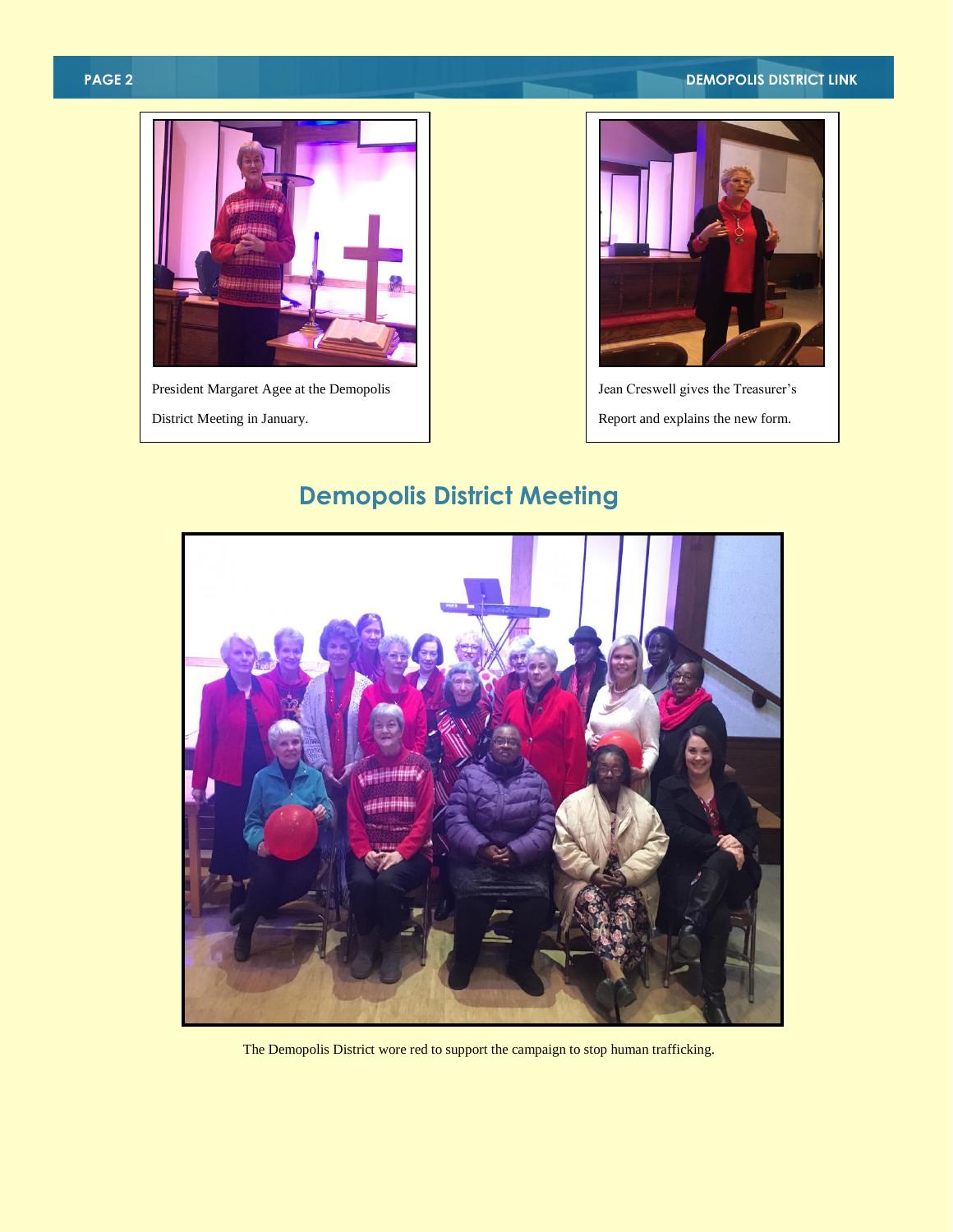

# A Report of Our Giving in 2017

In 2017 the Demopolis District United Methodist Women sent a total of \$20,423.30 to Alabama West Florida Conference United Methodist Women. This consisted of \$13,994.05 in pledges, \$1,698.07 in other 5- Star giving which gives us a total of \$15,692.12 in Undesignated Mission Giving.

Our giving to Conference Specials was \$2,852.43 and \$1,368.00 to Call to Prayer. We brought forward \$460.75 from December that is included in the above total to conference. Of our \$1,960 allotted to us for our district expenses we spent \$1,048.47.

We are looking forward to the 2018 year and the changes that have been made. Our Remittance Form will have everything on it and you will not have to send in several forms to get what you need; it will all be done on one form. It would be so much easier for you to send in your giving monies throughout the year rather than waiting to the last month to send it. Last minute giving causes a back log in the reporting process and sometimes it is just late enough that it does not get counted until the next year. Let's be mindful of our due dates. Thank you all so much for all you do and for all your giving.

#### **News from the Jefferson UMW**

Jefferson UMW has begun a new year with plans to re-implement our "Secret Sisters" project. We each chose a lady in our community to invite to UMW meetings, to send little anonymous gifts and cards to, and to become more acquainted with throughout 2018. At our December Christmas meeting, we will reveal our identity to our "Secret Sister" with the hopes that, having enjoyed our meetings and fellowship, she will join our unit! (The last time we tried this fun project we got four new YOUNG members!)

Plans are also being made to host a Sunday lunch on March 18. This will be our once a year fund-raiser to make money for our mission work. Tickets sell for \$10.00 and the meal will be roasted chicken quarters, potato casserole, green beans, a roll, tea, and dessert.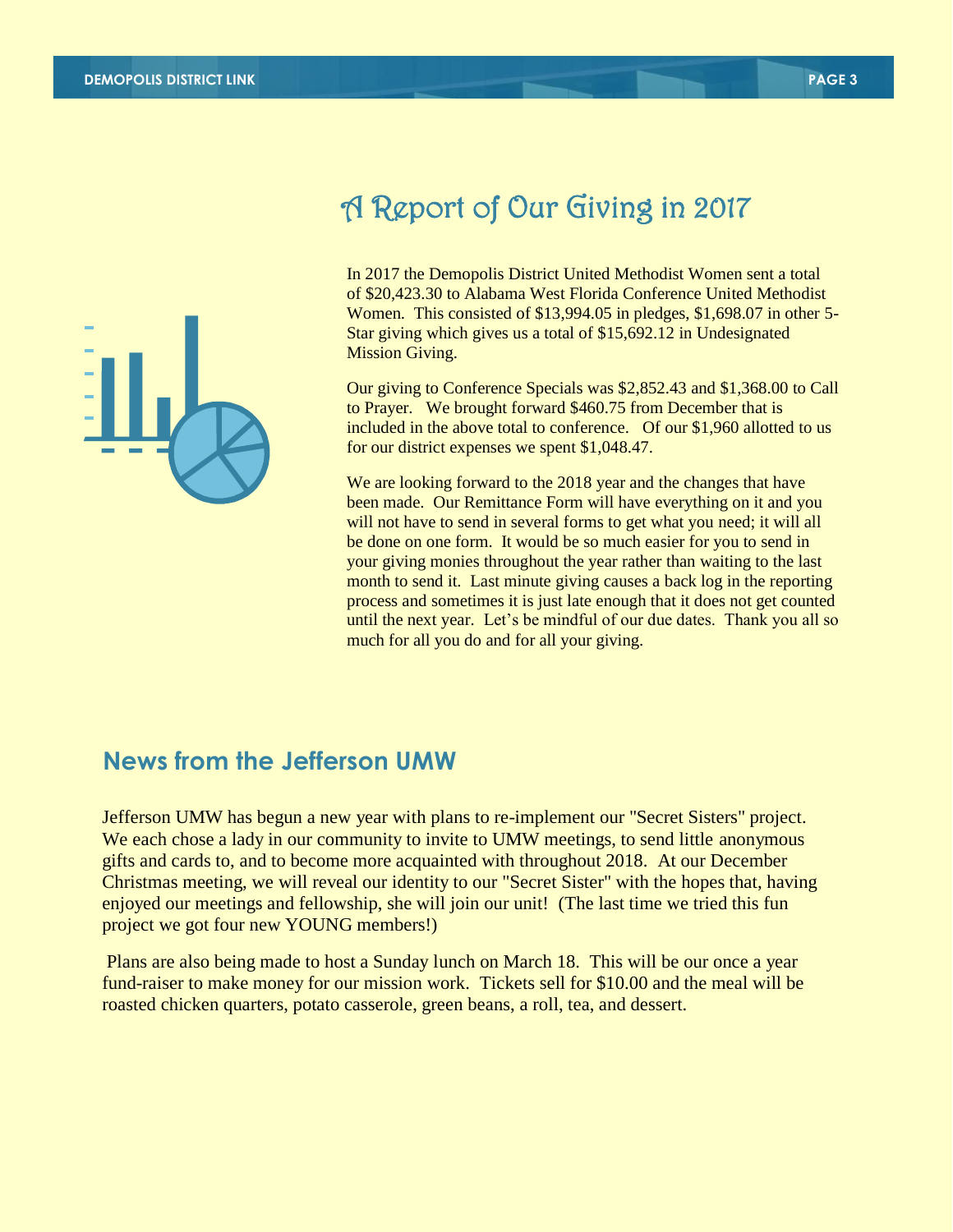### **A WORD FROM THE EDUCATION AND INTERPRETATION /**

#### **SPIRITUAL GROWTH COORDINATOR**

If your unit missed the Demopolis District Annual Day and Memorial Service, held at Grove Hill UMC on February 3, you missed a chance for officer training, good fellowship, and a wonderful lunch. Thank you, Grove Hill ladies, for your warm welcome and wonderful hospitality. The group heard from our Alabama-West Florida Conference UMW President, Debbie Bell, and participated in a moving memorial service, led by Demopolis District Membership Nurture and Outreach Chairman Tracye Kennie..

Looking ahead, our first scheduled Mission Study will be hosted by the Demopolis UMW on April 28, 2018. Our study will be on the Missionary Conferences of the United Methodist Church (Alaska, Oklahoma, and Red Bird), and will be taught by Tutti Johnson. Mark your calendar! You will need to bring a sack lunch; Demopolis will furnish drinks and desserts.

Continue to work on your Mission Today Unit checklist. Attendance at District and Conference Annual Days and Mission studies not only counts toward your unit's goals for 2018, but also expands your knowledge of UMW sponsored mission work both at home,

Our first scheduled Mission Study will be hosted by the Demopolis UMW on April 28.

nationally, and internationally. Fellowship with other UMW members and the sharing of ideas is an added plus. I look forward to sharing this time with you. Kathy